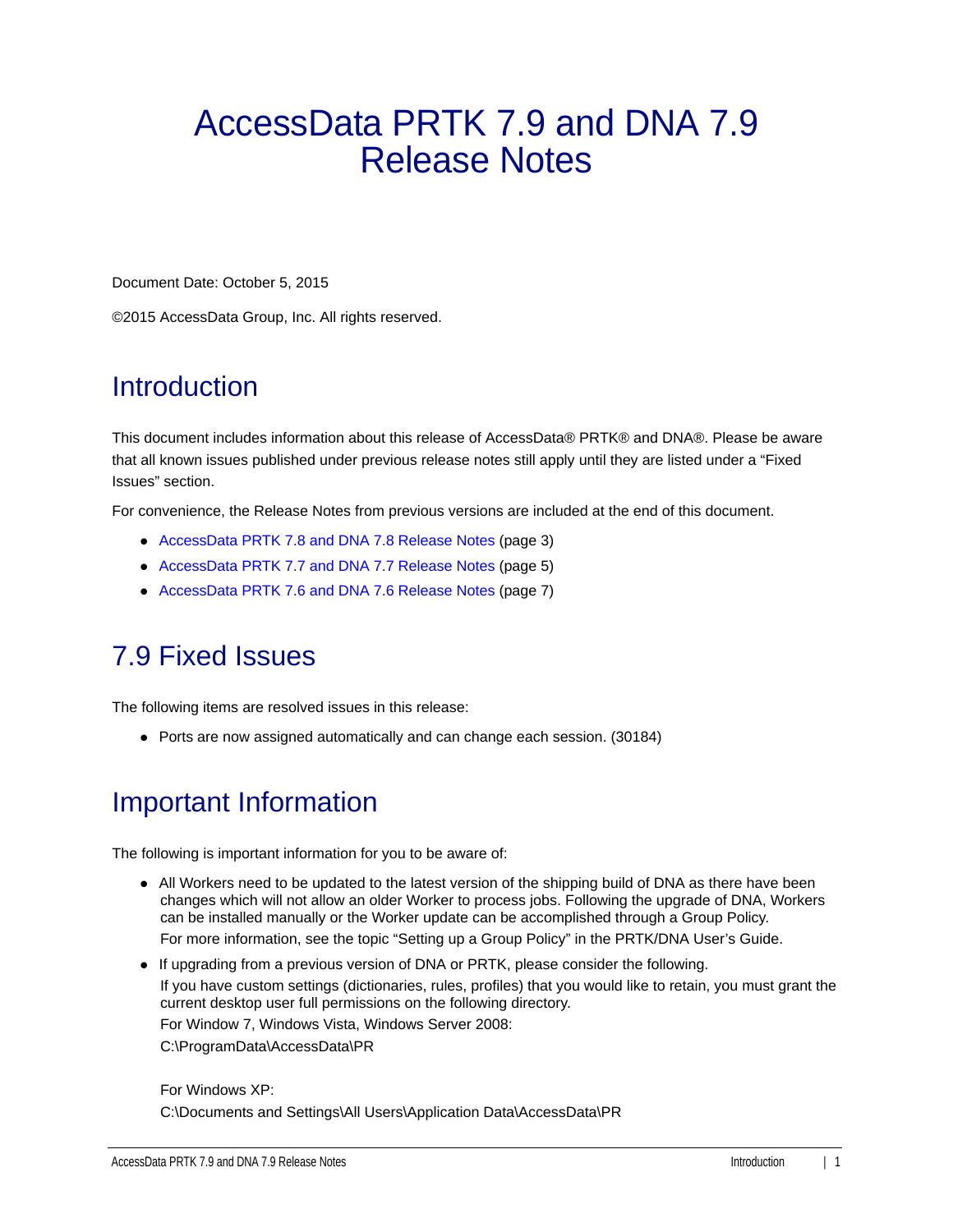## Comments?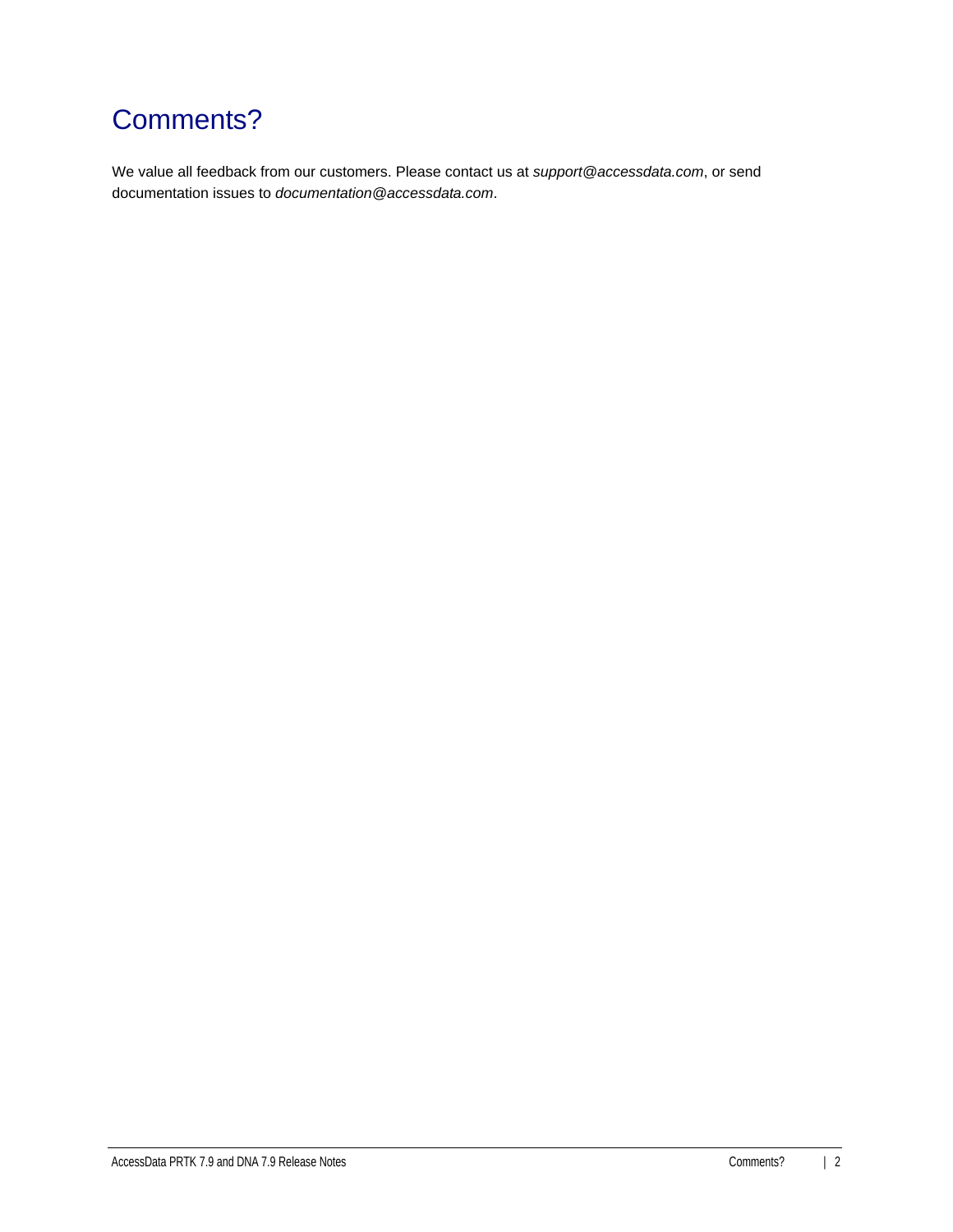# <span id="page-2-0"></span>AccessData PRTK 7.8 and DNA 7.8 Release Notes

Document Date: August 25, 2015

©2015 AccessData Group, Inc. All rights reserved.

#### **Introduction**

This document includes information about the AccessData® PRTK® 7.8 and DNA® 7.8 release. Please be aware that all known issues published under previous release notes still apply until they are listed under a "Fixed Issues" section.

For convenience, the Release Notes from previous versions are included at the end of this document.

- [AccessData PRTK 7.7 and DNA 7.7 Release Notes \(page 5\)](#page-4-0)
- [AccessData PRTK 7.6 and DNA 7.6 Release Notes \(page 7\)](#page-6-0)

#### 7.8 Enhancements

The following enhancements have been added in this release:

- You can now get passwords from Mac 10.9 and 10.10 systems.
- The As-Is level will remain selected when the "Select None" button is clicked. Otherwise, no dictionary job will run.

## 7.8 Fixed Issues

The following items are resolved issues in this release:

- When running a DNA Worker on Fedora, the worker interface now displays properly. (25995)
- Running encryption jobs on TrueCrypt 7.1a files are now executed successfully. (2557, 18295)
- Creating a permutation dictionary with the same number of words in the text file as the permutation composition setting no longer causes the dictionary utility to stop functioning and the dictionary is now generated. (25964)
- You can now work with Windows Protected Registry for encryption with passwords or bad master key files.
- When adding certain file types, such as QuickBooks QBW and Mozilla DB files into DNA, jobs are created correctly. (20603)
- Fixed an issue that caused some FileVault 2 images that are user-configured to not use a passphrase, to not be recognized by the FileVault module. (30236)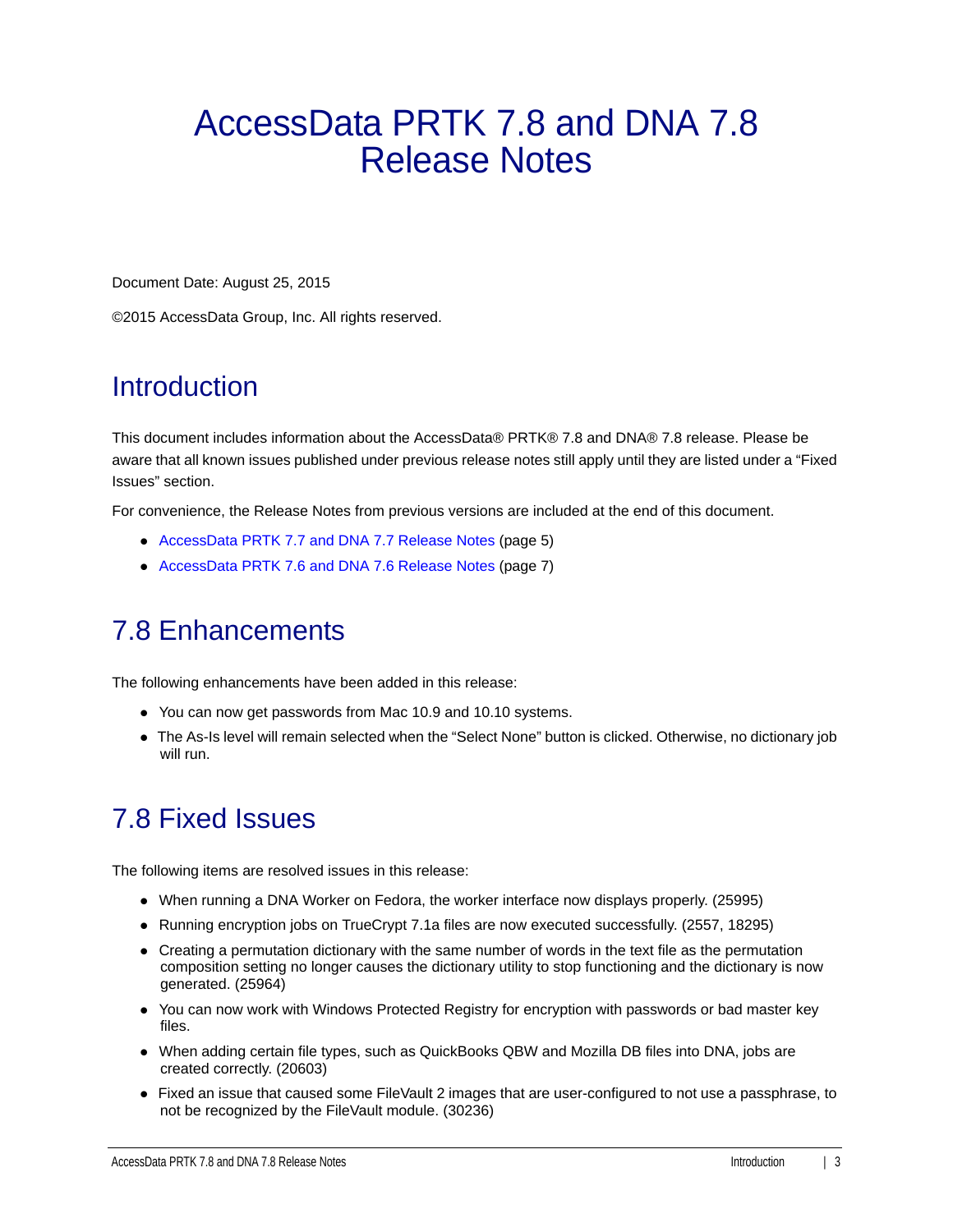### Important Information

The following is important information for you to be aware of:

All Workers need to be updated to the latest version of the shipping build of DNA as there have been changes which will not allow an older Worker to process jobs. Following the upgrade of DNA, Workers can be installed manually or the Worker update can be accomplished through a Group Policy.

For more information, see the topic "Setting up a Group Policy" in the PRTK/DNA User's Guide.

If upgrading from a previous version of DNA or PRTK, please consider the following.

If you have custom settings (dictionaries, rules, profiles) that you would like to retain, you must grant the current desktop user full permissions on the following directory.

For Window 7, Windows Vista, Windows Server 2008:

C:\ProgramData\AccessData\PR

For Windows XP: C:\Documents and Settings\All Users\Application Data\AccessData\PR

## Comments?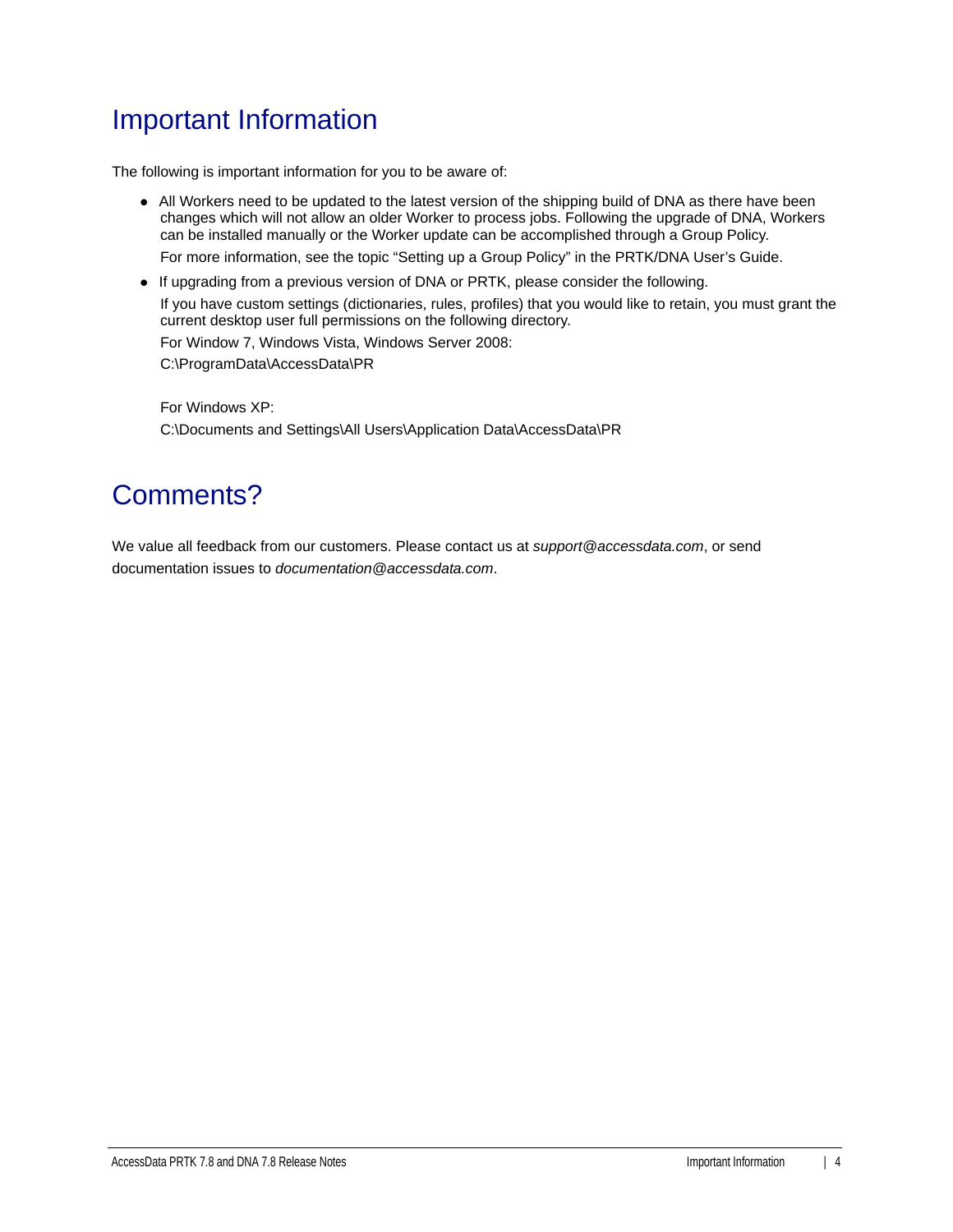# <span id="page-4-0"></span>AccessData PRTK 7.7 and DNA 7.7 Release Notes

Document Date: November 18, 2014

©2014 AccessData Group, Inc. All rights reserved.

## **Introduction**

This document includes information about the AccessData® PRTK® 7.6 and DNA® 7.6 release. Please be aware that all known issues published under previous release notes still apply until they are listed under a "Fixed Issues" section.

For convenience, the Release Notes from previous versions are included at the end of this document.

[AccessData PRTK 7.6 and DNA 7.6 Release Notes \(page 7\)](#page-6-0)

#### Important Information

The following is important information for you to be aware of:

All Workers need to be updated to the latest version of the shipping build of DNA as there have been changes which will not allow an older Worker to process jobs. Following the upgrade of DNA, Workers can be installed manually or the Worker update can be accomplished through a Group Policy.

For more information, see the topic "Setting up a Group Policy" in the PRTK/DNA User's Guide.

If upgrading from a previous version of DNA or PRTK, please consider the following.

If you have custom settings (dictionaries, rules, profiles) that you would like to retain, you must grant the current desktop user full permissions on the following directory.

For Window 7, Windows Vista, Windows Server 2008:

C:\ProgramData\AccessData\PR

For Windows XP: C:\Documents and Settings\All Users\Application Data\AccessData\PR

## 7.7 Fixed Issues

The following items are resolved issues in this release:

- Removable drives encrypted with FileVault 2 are now properly detected and decrypted. (13354)
- Documents with unencrypted "encrypted" streams are now decrypted correctly. (15970)
- Windows 8.1 Sam/System attack now uses all user accounts. (14565)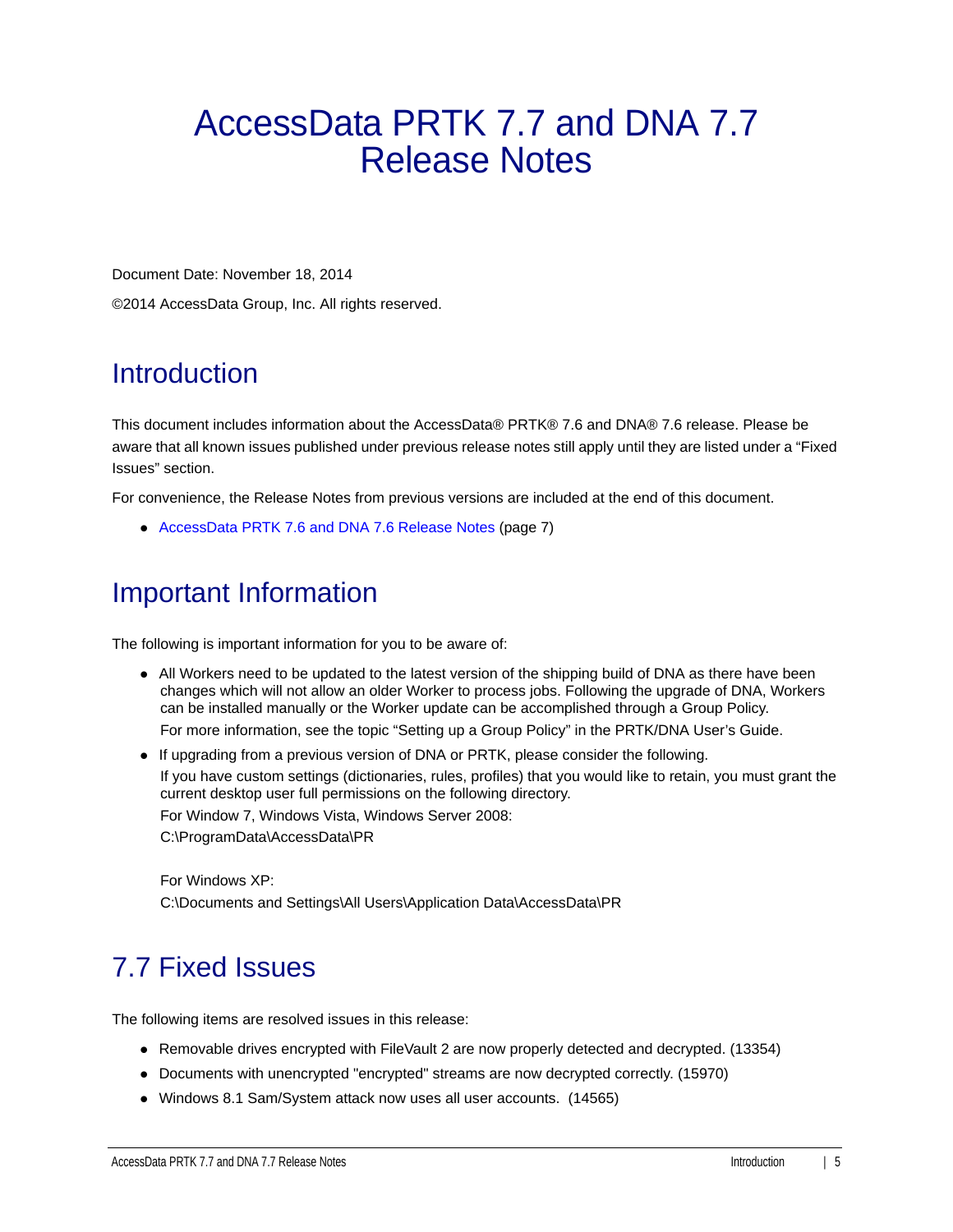- Fixed an issue that caused false detections to appear for DriveCrypt version 3. (22094)
- Some issues with password processing in Keychain have been resolved.

#### 7.7 Known Issues

The following items are the known issues in this release:

- The Mac worker does not work on OS 10.10 (Yosemite).
- If you install the KFF Server (for FTK, AD Lab, or AD Enterprise) on the same computer as PRTK/DNA, you may experience port conflicts that prevent PRTK/DNA from functioning properly. You can change the ports that PRTK/DNA uses. Refer to the *Configuring Ports to Avoid Conflicts* section on page 69 of the *PRTK/DNA User Guide*.

#### Comments?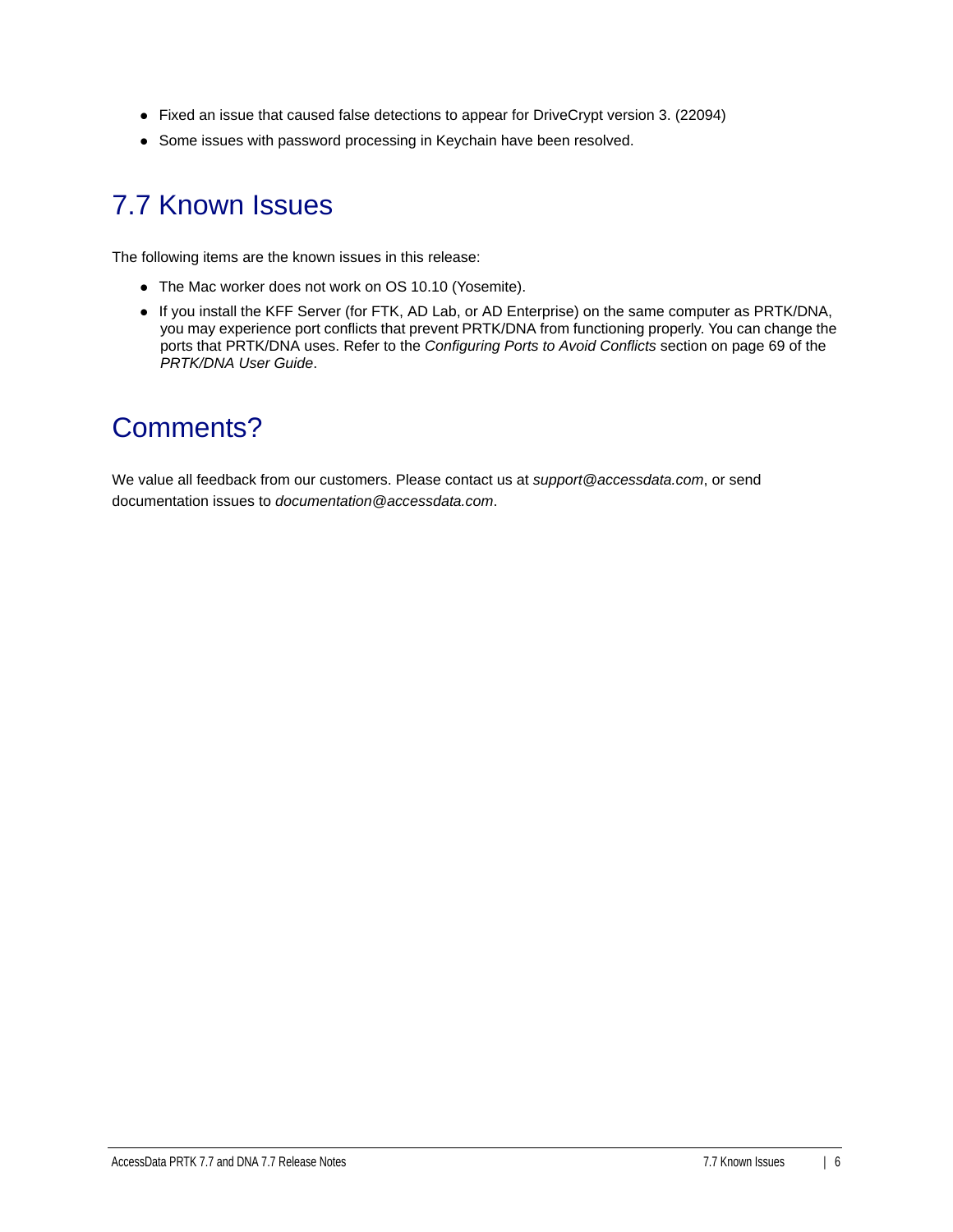# <span id="page-6-0"></span>AccessData PRTK 7.6 and DNA 7.6 Release Notes

Document Date: May 27, 2014

©2014 AccessData Group, Inc. All rights reserved.

## Introduction

This document includes information about the AccessData® PRTK® 7.6 and DNA® 7.6 release. Please be aware that all known issues published under previous release notes still apply until they are listed under a "Fixed Issues" section.

## Important Information

The following is important information for you to be aware of:

- All Workers need to be updated to the latest version of the shipping build of DNA as there have been changes which will not allow an older Worker to process jobs. Following the upgrade of DNA, Workers can be installed manually or the Worker update can be accomplished through a Group Policy. For more information, see the topic "Setting up a Group Policy" in the PRTK/DNA User's Guide.
- If upgrading from a previous version of DNA or PRTK, please consider the following. If you have custom settings (dictionaries, rules, profiles) that you would like to retain, you must grant the current desktop user full permissions on the following directory. For Window 7, Windows Vista, Windows Server 2008: C:\ProgramData\AccessData\PR

For Windows XP: C:\Documents and Settings\All Users\Application Data\AccessData\PR

## 7.6 Application Changes

The following items are new and improved features or feature enhancements for this release:

Ability to configure the port (GUI IPC) that allows you to avoid conflicts when using *Auto Decrypt* in FTK.